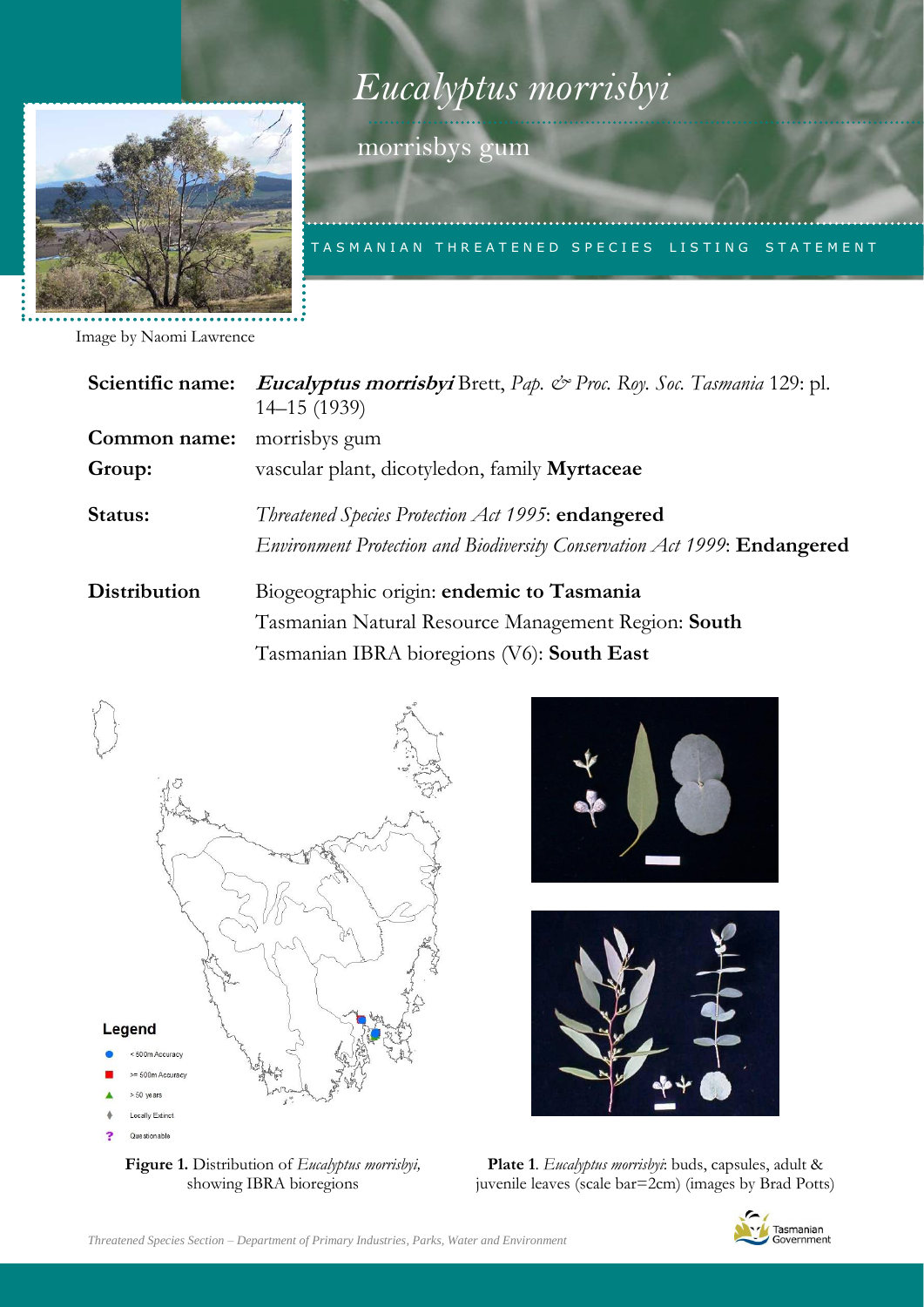SUMMARY: *Eucalyptus morrisbyi* (morrisbys gum) is a small tree endemic to Tasmania's southeast. It is only known from two locations 21 km apart; in the Government Hills near Risdon, and the fragmented Cremorne subpopulation which now consists of a main stand at Calverts Hill and several small remnant stands following past clearing for residential and agricultural purposes. The Risdon and the main Calverts Hill stands have suffered rapid dramatic declines in recent decades with the loss of all but a few mature trees which are all located at Calverts Hill. The Risdon stand is now considered to be functionally extinct as it no longer produces seed. This leaves the species with fewer than 30 mature trees in the wild that produce seed. The species appears to have been contracting to wetter gullies over time, exacerbated by the recent warmer and drier conditions associated with climate change. The species is highly palatable and once stressed, recovery is hampered by vertebrate and insect browsing that if left unchecked leads to the death of trees within years. The smaller roadside stands in the Cremorne area are additionally at risk from clearing to improve road safety and the small Lumeah Point stand cannot expand due to existing urban development. While at imminent risk of extinction in the wild, the species is not likely to face extinction in the short to medium term due to ornamental and ex situ plantings. The most immediate needs are to protect wild and planted seedlings at Calverts Hill to allow them to reach maturity and to ensure that the genetic variability of the species is maintained by supplementing and managing seed collections that can be used for future conservation actions.

## **IDENTIFICATION AND ECOLOGY**

*Eucalyptus morrisbyi* is a small tree, growing to a height of approximately 6 to 12 m. Seedlings take about ten years to produce flowers, a relatively long time for eucalypts. Peak flowering occurs from February to May (Williams and Potts 1996). The species is relatively well adapted to fire, which stimulates release of seed from capsules for regeneration.

If flowering is compromised, the canopy held seedbank is only viable for about two years as capsules become too woody to release their seed. The Calverts Hill stand in particular has a large number of seedlings that have been repressed by continuous browsing to ground level and potentially may be many years old. Plants in the Risdon stand have resprouted from lignotubers following a major dieback event and genetic testing of stems has demonstrated considerable clonality in the stand (Jones et al. 2005).

*Eucalyptus morrisbyi* is susceptible to drought, being the first of the local eucalypts to show signs of stress following drought events, with stress symptoms particularly evident in trees growing on drier sites. Stressed plants including any regrowth are more susceptible to vertebrate and insect browsing, often rapidly resulting in death or dieback.

There are considerable genetic differences between the Calverts Hill and Risdon stands. Plants from the Risdon stand are less palatable to vertebrate browsing as demonstrated in mixed plantings (Mann et al. 2012). However, plants from the Risdon stand have been shown to be more susceptible to myrtle rust (*Austropuccinia psidii*) (newly introduced to Tasmania) than those from Calverts Hill (Potts et al. 2016).

Plants from the two stands can be distinguished using molecular techniques (Jones et al. 2005). Some molecular differences are also evident between plants from the Calverts Hill stand and its associated remnant stands in the Cremorne area.

Despite the small size of the Risdon subpopulation, variation remains high and it is not showing signs of inbreeding. This may be a consequence of inbreeding being limited by the high levels of self-incompatibility shown by the species (Potts & Savva 1988) and the longevity of the existing genotypes.

Although *Eucalyptus morrisbyi* hybridises with *Eucalyptus viminalis* in the wild*,* studies have not revealed significant contamination of its gene pool.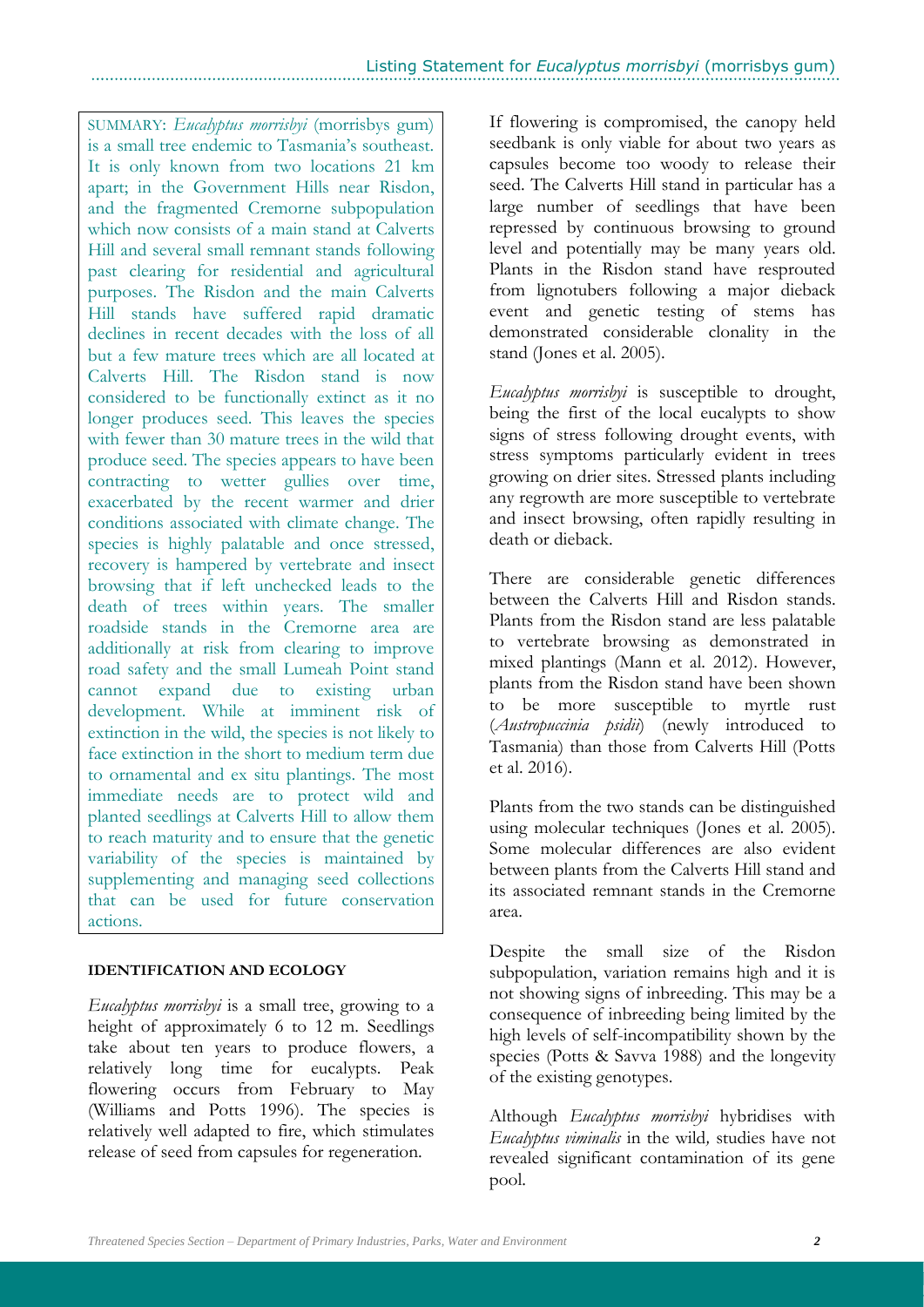# **Description**

While *Eucalyptus morrisbyi* is generally rough barked at the base of the trunk, the old bark is shed further up leaving the upper part of the trunk and the branches smooth and brown, white-grey or pink-grey in colour. The bluishgreen juvenile leaves are glaucous, unstalked and rounded, 2 to 3 cm long and 2 to 4 cm wide. They are arranged in opposite pairs. The adult leaves are stalked, less glaucous and arranged alternately. They are about 5 to 10 cm long and 1.5 to 4 cm wide. The flower buds have a pointed cap and are glaucous and shortly stalked. They arise in clusters of three from the leaf axils. The flowers are cream and develop into cylindrical, glaucous, woody capsules, 9 to 11 mm long and 6 mm wide (Plate 1).

[description based on Curtis & Morris 1975]

## **Survey techniques**

This small tree can be identified at any time of the year, though mature trees (with capsules) are required to confirm the identity of this species.

# **Confusing Species**

*Eucalyptus morrisbyi* can be confused with the closely related *Eucalyptus gunnii* (cider gum), and *Eucalyptus cordata* (heart leaved silver gum). It can be distinguished from *Eucalyptus gunnii* by its coastal lowland habitat and presence of warty protuberances on buds and capsules. It can be distinguished from *Eucalyptus cordata* by its smaller capsules that occur in the axils of adult leaves only. Refer also to Wiltshire and Potts (2007). *Eucalyptus morrisbyi* can hybridise with *Eucalyptus viminalis* and some stands and older plantings contain a significant proportion of hybrid trees. The hybrids are readily distinguished by their narrower and less glaucous juvenile leaves.

## **DISTRIBUTION AND HABITAT**

*Eucalyptus morrisbyi* is endemic to Tasmania with wild occurrences known only from the Cremorne area, with a main stand at Calverts Hill and several small nearby remnant stands, as well as from a small subpopulation 21 km away in the Government Hills near Risdon (Figure 1, Table 1).

A number of conservation plantings have been made and *Eucalyptus morrisbyi* has been widely planted as a specimen tree and ornamental.

In natural stands, *Eucalyptus morrisbyi* occurs in coastal, dry sclerophyll woodland on gentle to hilly slopes where it tends to be restricted to gullies that offer some relief in this drought prone, low rainfall area. It is associated with poor soils, with the Calverts Hill and associated remnant stands occurring on recent sands overlying dolerite and the Risdon stand on Permian mudstone. The species tends to occur in relatively pure stands with a number of other eucalypt species occurring nearby.

## **RESERVATION STATUS**

*Eucalyptus morrisbyi* is formally protected in the Calverts Hill Nature Reserve and the East Risdon State Reserve. The Lumeah Point stand is on a coastal reserve that has been leased to the Clarence City Council for recreational use.

## **POPULATION PARAMETERS**

*Number of subpopulations:* 2 (1 reproductive) *Number of locations:* 2 (1 reproductive) *Extent of occurrence:*  $\sim$  45 km<sup>2</sup> *Area of occupancy: ~* 12.5 ha (0.5 ha for mature individuals) *Area of occupancy (as per IUCN criteria*): 8 km<sup>2</sup> (or 4 km<sup>2</sup> as reproductive in only 1 location) *No. of mature individuals:* < 30

*Eucalyptus morrisbyi* is known only from two subpopulations in the wild (Table 1). In the Cremorne area, the subpopulation has been fragmented into the Calverts Hill stand, and several small remnant stands approximately 2 km away. The species is no longer present at some sites where it was collected in the past in the Cremorne area. Numbers in the smaller remnant stands have been supplemented by plantings and other plantings in the area have been made.

A census of trees in the Risdon subpopulation in 1996 showed 69 trees with adult foliage, though less than 20 of these were carrying seed. This stand is now functionally extinct with only weak, spindly, non-reproductive lignotuber regrowth remaining.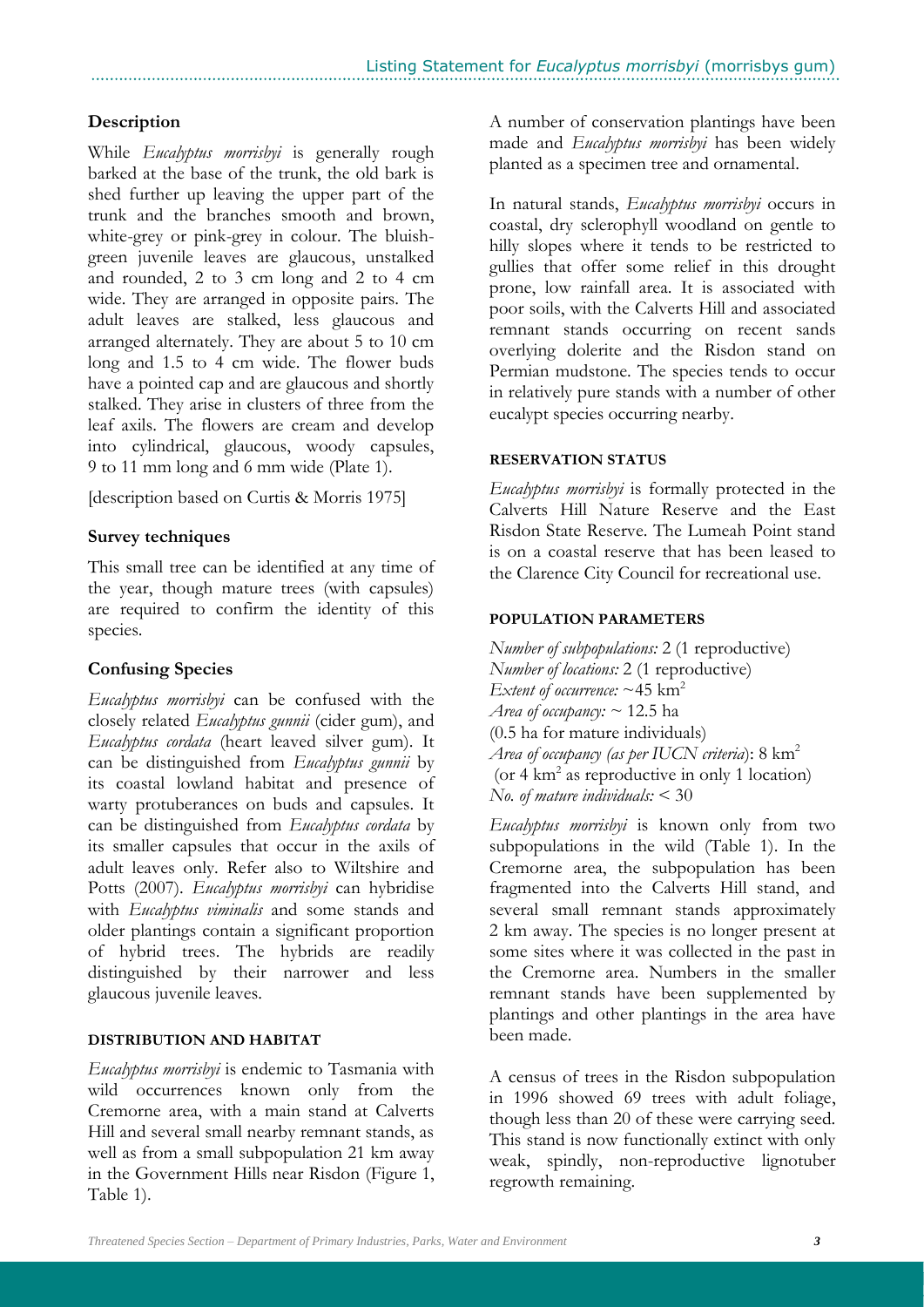The Calverts Hill stand is close to being functionally extinct. There were 1915 mature trees in the Calverts Hill stand in 1991 and only seven mature trees were still alive in early 2018 (one dying) following a dramatic decline that started after 2005 (and was first reported in 2014 at which time 70 to 80% of mature trees had already died). Seed-bearing mature individuals can still be found in the small remnant patches in the Cremorne area though some of the roadside trees have died since the last census in 1991. In total, the number of naturally occurring mature trees (reproductive) of *Eucalyptus morrisbyi* is estimated to be fewer than 30.

At least two mid-1990s ex situ plantings grown from a genetically diverse collection of seed from Calverts Hill are reproductive, with recruitment present in the understorey. Once the seedlings grow to maturity, these plantings could be considered to be self-perpetuating and could be included as subpopulations for the purposes of applying extinction risk criteria.

## **Conservation Assessment**

*Eucalyptus morrisbyi* meets the following criteria for listing as endangered on the Tasmanian *Threatened Species Protection Act 1995*:

- A. Total population reduction in the form of
	- 1. an observed reduction of at least 50% within the last three generations (to a maximum of 100 years) based on a. direct observation
- B. Extent of occurrence estimated to be less than  $5,000 \text{ km}^2$ , and
	- 1. it is known to exist at no more than five locations, and
	- 2. there is a continuing decline observed in the number of mature individuals
- C. Total population estimated to number fewer than 2,500 mature individuals, and
	- 2 there is a continuing decline observed in numbers of mature individuals and
		- a.(i) no subpopulation estimated to contain more than 250 mature individuals,
		- a.(ii) at least 90% of all mature individuals in a single subpopulation
- D. Total population estimated to number fewer than 250 mature individuals.

It qualifies as Critically Endangered using the IUCN (World Conservation Union) Red List criteria given its restricted distribution, a greater than 80% decline observed in the number of mature individuals and fewer than 50 mature individuals remaining in the wild.

*Eucalyptus morrisbyi* forest and woodland is listed as a threatened vegetation community on schedules of the *Nature Conservation Act 2002.*

#### **THREATS, LIMITING FACTORS AND MANAGEMENT ISSUES**

*Eucalyptus morrisbyi* has undergone a dramatic decline in recent decades to the point at which the species is at imminent risk of becoming extinct in the wild. Extinction of the species as a whole is unlikely, at least in the short to medium term, given the presence of ex situ and ornamental plantings. The main issues with the decline and recovery prospects are discussed below.



**Plate 2.** Calverts Hill site, April 2016 (image by Richard Schahinger)

**Clearing and fragmentation:** Past records indicate a decline from clearing for agriculture and urban development of at least 50% in the area occupied by *Eucalyptus morrisbyi* in the Cremorne area since European settlement (Wiltshire 1992). Much of the original Lumeah Point stand is likely to have been cleared, with the remaining trees in a narrow coastal strip adjacent to a housing subdivision. The risk of further clearing has decreased with the reservation of the bulk of the Calverts Hill stand in 2007.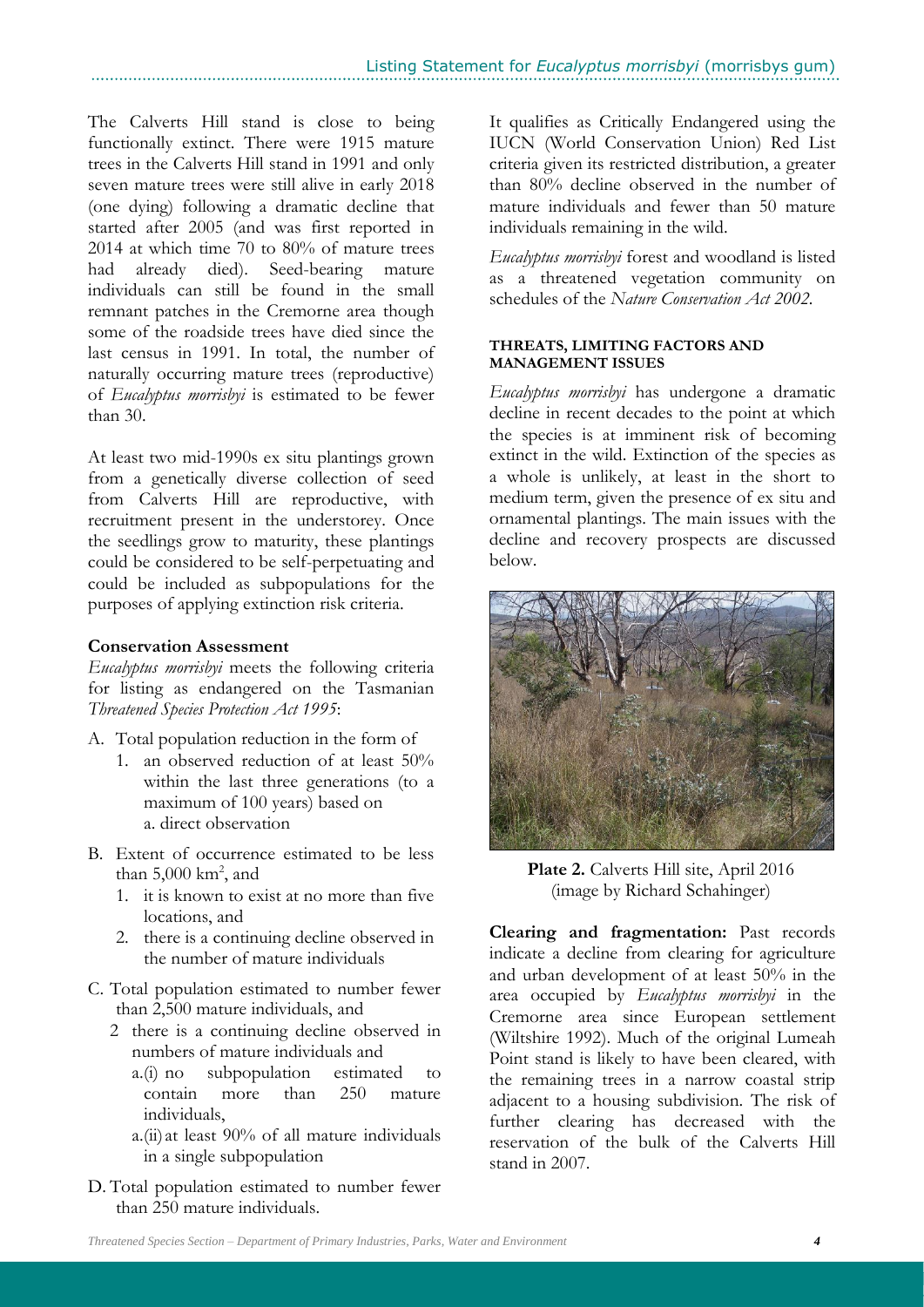|     | Subpopulation                    | Tenure                              | <b>NRM</b><br>region | 1:25,000<br>mapsheet | Year of<br>census    | Area of<br>occupancy<br>(ha) | Number of<br>adult trees<br>$(^{NR}$ not<br>reproductive) |
|-----|----------------------------------|-------------------------------------|----------------------|----------------------|----------------------|------------------------------|-----------------------------------------------------------|
| 1.1 | Calverts Hill                    | Calverts Hill<br>Nature Reserve     | South                | Cremorne             | 2019<br>2018<br>1991 | 11.5                         | 6<br>7<br>1915                                            |
| 1.2 | Lumeah Point                     | Coastal<br>Reserve                  | South                | Cremorne             | 2019<br>1991         | 0.15                         | $\wedge$<br>16                                            |
| 1.3 | Honeywood Drive                  | road reserve*,<br>private land      | South                | Cremorne             | 2019<br>1991         | 0.15                         | $>8^{\wedge\wedge}$<br>12                                 |
| 1.4 | South Arm Road/<br>Delphis Drive |                                     |                      |                      | 2017                 |                              | $6^{\wedge\wedge\wedge}$                                  |
| 1.5 | Cremorne Avenue                  |                                     |                      |                      | 2019<br>1991         |                              | $5^{\wedge\wedge\wedge\wedge}$<br>~1                      |
| 2   | Government Hills, East<br>Risdon | East Risdon<br><b>State Reserve</b> | South                | Hobart               | 2014<br>2002<br>1996 | 0.7                          | $(0.219NR)**$<br>0(81 <sup>NR</sup> )<br>$<$ 20 (69 NR)   |

**Table 1.** Population summary for *Eucalyptus morrisbyi*

\*managed by the Department of State Growth for sites1.4 and Clarence City Council for sites 1.3 and 1.5 \*\*of the 219 stems sampled, there were 110 distinct genotypes (Jones unpubl.)

^mix of natural and planted trees both pure and hybrid, more hybrids than pure, some recruits

^^seed collected from 8 trees, others with little seed, no recruits

^^^plus 9 planted (North Barker Ecosystem Services 2017)

^^^^plus 2 hybrids and some planted (origin disputed)

However, the roadside remnant stands have suffered from roadside maintenance and are at risk of being cleared for safety reasons as they impede line of sight to the highway from access roads to new subdivisions.

The stands in the Cremorne area have also suffered from woodcutting. The fragmentation caused by conversion for agriculture, roads and housing has contributed to invasion by weeds and increased vertebrate and insect browsing pressure in the stands.

**Climate change:** *Eucalyptus morrisbyi* is susceptible to drought, with the range of the species apparently retracting to wetter gullies since the last glaciation (Wiltshire et al. 1991). This makes the species particularly vulnerable to the warmer conditions and changed rainfall patterns associated with the accelerated rate of climate change seen in recent decades. As well as increasing transpiration rates, warmer and drier conditions may cause an increase in the browsing pressure on *Eucalyptus morrisbyi* as food resources become restricted or as a result of local increases in insect populations.

It is now evident that with the current rate of climate change, significant intervention will be required to maintain *Eucalyptus morrisbyi* in the wild.

**Vertebrate browsing:** Genotypes from the Calverts Hill stand are particularly palatable to vertebrate browsing (mainly possums, wallabies and possibly rabbits). While there are a large number of seedlings still evident in the Calverts Hill stand following the death of all but a few mature trees, they were continually being browsed, often to ground level after resprouting from lignotubers.

Several areas with seedlings (natural or planted) have been fenced or caged, allowing the seedlings to grow, but possum damage was evident where fences had been breached or seedlings had outgrown their cages. Further works to prevent browsing by possums and other vertebrates include the installation of perimeter and some internal fencing, cutting of overhanging branches, and relocation of possums.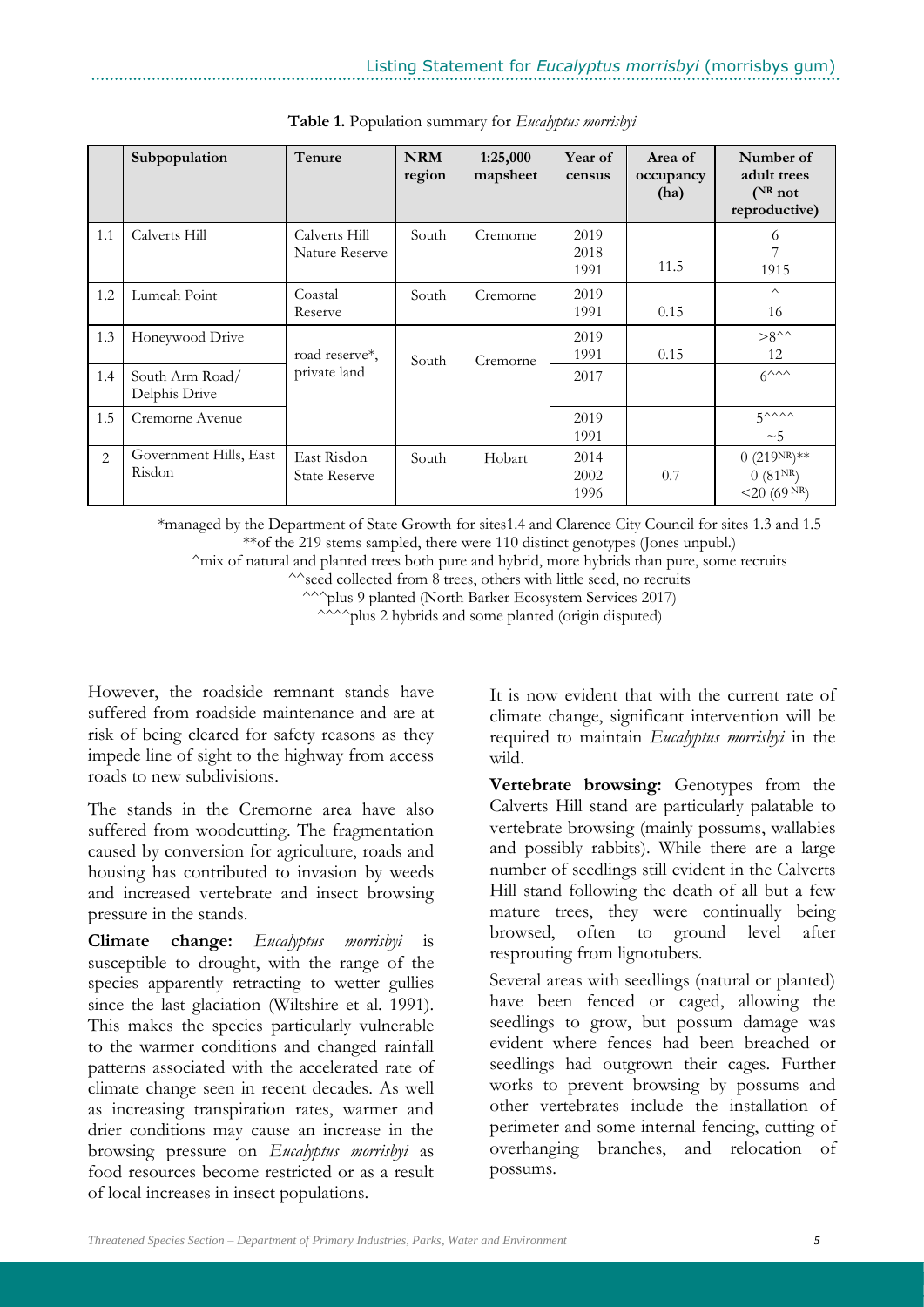However, relocation of browsers and maintenance of fences for at least the next 7 to 10 years may be required to allow the seedlings in this stand to grow to maturity and regular surveillance will be required to allow prompt intervention before significant damage occurs. Surrounding agricultural land is likely to continue to attract vertebrate browsers to the site.

**Insect browsing:** Both subpopulations of *Eucalyptus morrisbyi* are highly susceptible to insect browsing. The mortality rate, particularly of saplings and seedlings, is high following drought stress and the trees appear to become more susceptible to defoliation caused mainly by the autumn gum moth (*Mnesampela privata).*

The mortality rate, particularly of saplings and seedlings, has also been observed to increase following high rainfall growing seasons due to outbreaks of insect populations. Surviving trees are weakened and flowering is compromised in following seasons. Warmer temperatures and unusually wet periods in warmer months may encourage increased insect populations.

Allowing seedlings to reach maturity will require monthly monitoring in spring, summer and into autumn, and treatment of insect outbreaks. Weeds may also attract and contribute to insect outbreaks.

Noisy miners (*Manorina melanocephala*) are native honey eaters that can move into eucalypt stands in large numbers, particularly when the stands are fragmented and drought stressed, where they drive out other bird species by their aggressive behaviour. By driving out insect eating birds, noisy miners can cause increases in insect populations that can result in eucalypt dieback (Bennett et al. 2015).

While noisy miners have been noted in the Calverts Hill stand, it is not known whether they contributed to the recent decline and monitoring will be required to determine whether they might adversely impact recovery. 'Aggressive exclusion of birds from potential woodland and forest habitat by over-abundant noisy miners (*Manorina melanocephala*)' is listed as a threatening process under the *Environment Protection and Biodiversity Conservation Act 1999.*

**Competition:** The poor health of the Risdon subpopulation has reduced its competitive ability. In the late 1970s, a native parasitic vine, *Cassytha pubescens,* threatened to smother and kill many of the trees and was removed (Brown & Bayley-Stark 1979). The understorey of silver wattle, blackwood and prickly mimosa was thinned in October 2001 in order to further reduce competition stress on the trees. These actions have not reversed the decline.

**Weeds:** Drought conditions and a lack of awareness in relation to identification and impacts, have allowed serrated tussock (*Nassella trichotoma*), a declared weed and Weed of National Significance to significantly increase in numbers. It is present in the Calverts Hill stand, where it poses a significant threat if not controlled, by invading recruitment niches and increasing fire frequencies by significantly increasing the fuel load. Control will need to be ongoing given continual invasion from large occurrences that may not be possible to eradicate on adjacent cleared land within and surrounding the Calverts Hill Nature Reserve.

Invasion of recruitment niches by chilean needlegrass (*Nassella neesiana*), another declared weed, is a risk to the smaller remnant stands of the Cremorne subpopulation.

The diversity of weeds in the Cremorne subpopulation may increase insect damage to *Eucalyptus morrisbyi* by supporting increases in insect populations.

**Fire:** Frequent fires will cause a decline in stands. While larger trees can resprout from lignotubers and epicormic buds, smaller trees will be killed. If the store of seed held in the canopy is not replenished in the fire-free interval, recruitment from seedlings will not replace the individuals killed.

The small Risdon subpopulation is particularly at risk from fire as the mortality rate would be high given the poor health of trees and currently there is no seed being produced in the stand. A burn in the area, however, may provide an opportunity to replant the fire created recruitment niches using stored seed.

Fire will need to be excluded from the Calverts Hill stand until most of the wild and planted seedlings are large enough to survive a burn.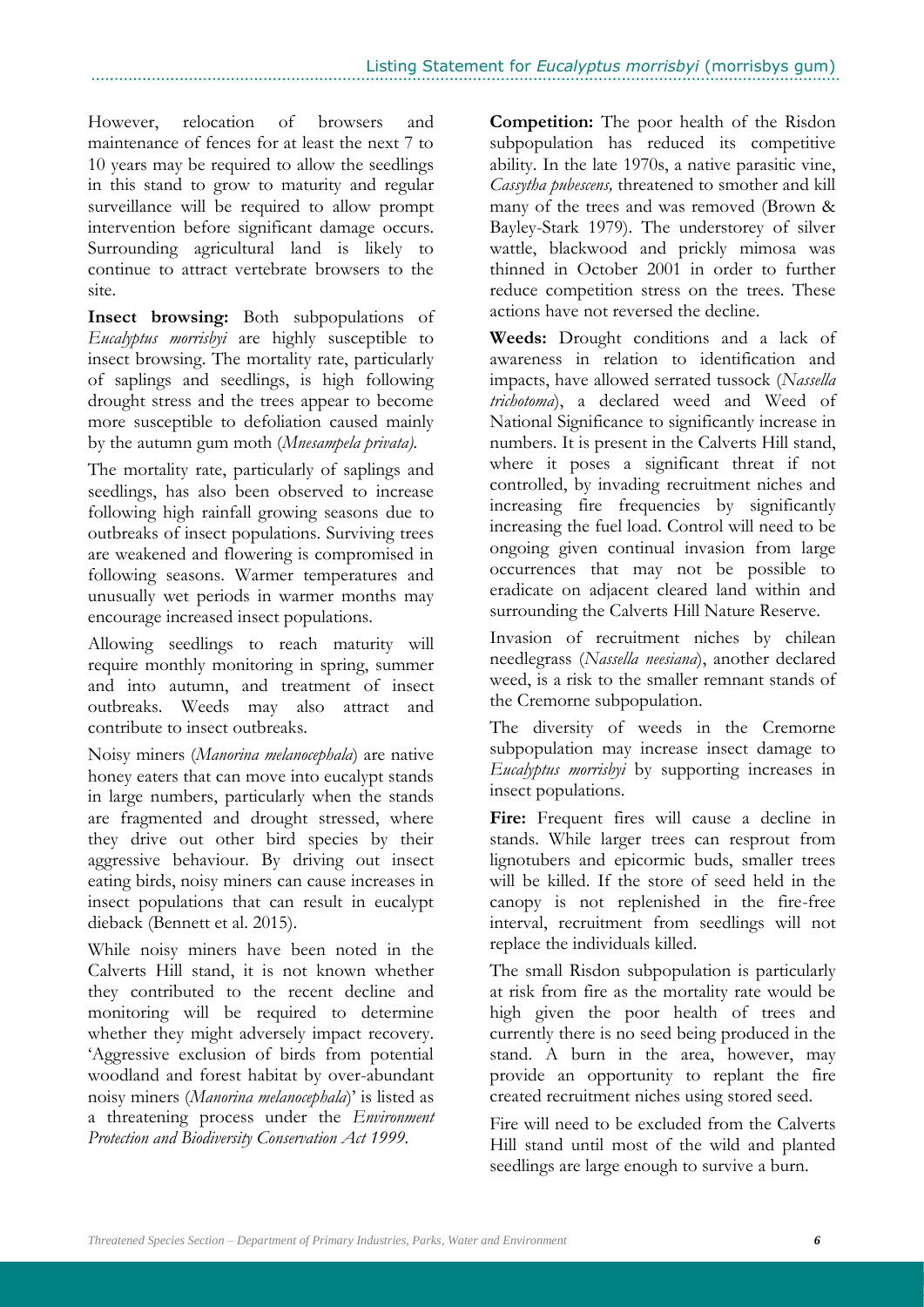Sock grazing of cleared land at Calverts Hill to reduce fuel loads and the establishment of a mineral earth fire break have been undertaken to protect recovering seedlings from wildfires.

**Ex situ management of genetic resources:** Ex situ plantings were established at Brighton in 1994, and Geeveston and Lutana in 1999. These seed orchards provide a resource of seed for revegetation and long-term storage. An additional planting at Meadowbank was burnt in 2012 and the trees are not currently reproductive.

The Brighton planting was established from seed from plants originating from the Calverts Hill stand and genetically diverse seed has been collected from this planting.

The health and seed output of the declining Risdon subpopulation was briefly improved following an unusually wet spring and summer in 1995/96, allowing seed to be collected for the establishment of the Geeveston and Lutana ex situ plantings. Seed from the Geeveston site has subsequently been collected for conservation storage.

The Geeveston ex situ planting was planted with alternate rows of seedlings from the Risdon and Calverts Hill stands. The Calverts Hill derived plants were severely browsed with only one tree flowering at the time the seed was set so that there would have been minimal contamination of the Risdon Hills seed collected. If necessary, molecular techniques could be used to identify and cull any intraspecific hybrids though molecular studies indicate that the contamination was minimal and restricted to seed from trees surrounding the flowering tree from Calverts Hill (Jones unpubl.). Supplementation of the collection may require prior pruning of any of the Calverts Hill trees with flower buds.

Given genetic differences, the supplementation of the small collection of seed from the smaller remnant stands in the Cremorne area is warranted. The *Eucalyptus morrisbyi* seed collections are currently held in long term conservation storage at the Tasmanian Seed Conservation Centre based at the Royal Tasmanian Botanical Gardens.

Seed used in most of the ornamental and early conservation plantings is thought to have originated from the smaller fragments of the Cremorne subpopulation.

However, the seed used was collected from a small number of individuals that may not have been representative of the genetic variation available and it included hybrids that were not culled prior to planting. A relatively large number of trees planted at Lumeah Point in order to supplement numbers in the stand appear to be hybrids.

**Maintenance of the species in the wild:** Given the decline of the Risdon and Calverts Hill stands and small size and threats faced by the four smaller remnant stands of the Cremorne subpopulation, maintenance of the species in the wild will be dependent on recovery of the Calverts Hill stand.

Recovery of the Risdon stand is unlikely to be feasible given the small area occupied by the species and ongoing decline that has not been possible to arrest. A burn in the area, however, may alleviate threats and provide an opportunity to replant the fire created recruitment niches using stored seed.

Recovery of the Calverts Hill stand will be dependent on ongoing control of vertebrate and insect browsing pressure to allow existing seedlings and supplementary plantings to survive to maturity. However, to improve the prospects of maintaining the species in the wild, plantings of the more vertebrate browsing resistant Risdon genotypes have been made at the site. To alleviate edge effects, a buffer planting of more drought tolerant eucalypt species could be considered.

## **MANAGEMENT STRATEGY**

The main objectives for the recovery of *Eucalyptus morrisbyi* are to maintain the species in the wild by arresting declines and to preserve genotypic variation within the species through conservation storage of seed and the establishment of ex situ plantings in areas where the future climate is expected to be suitable for the species.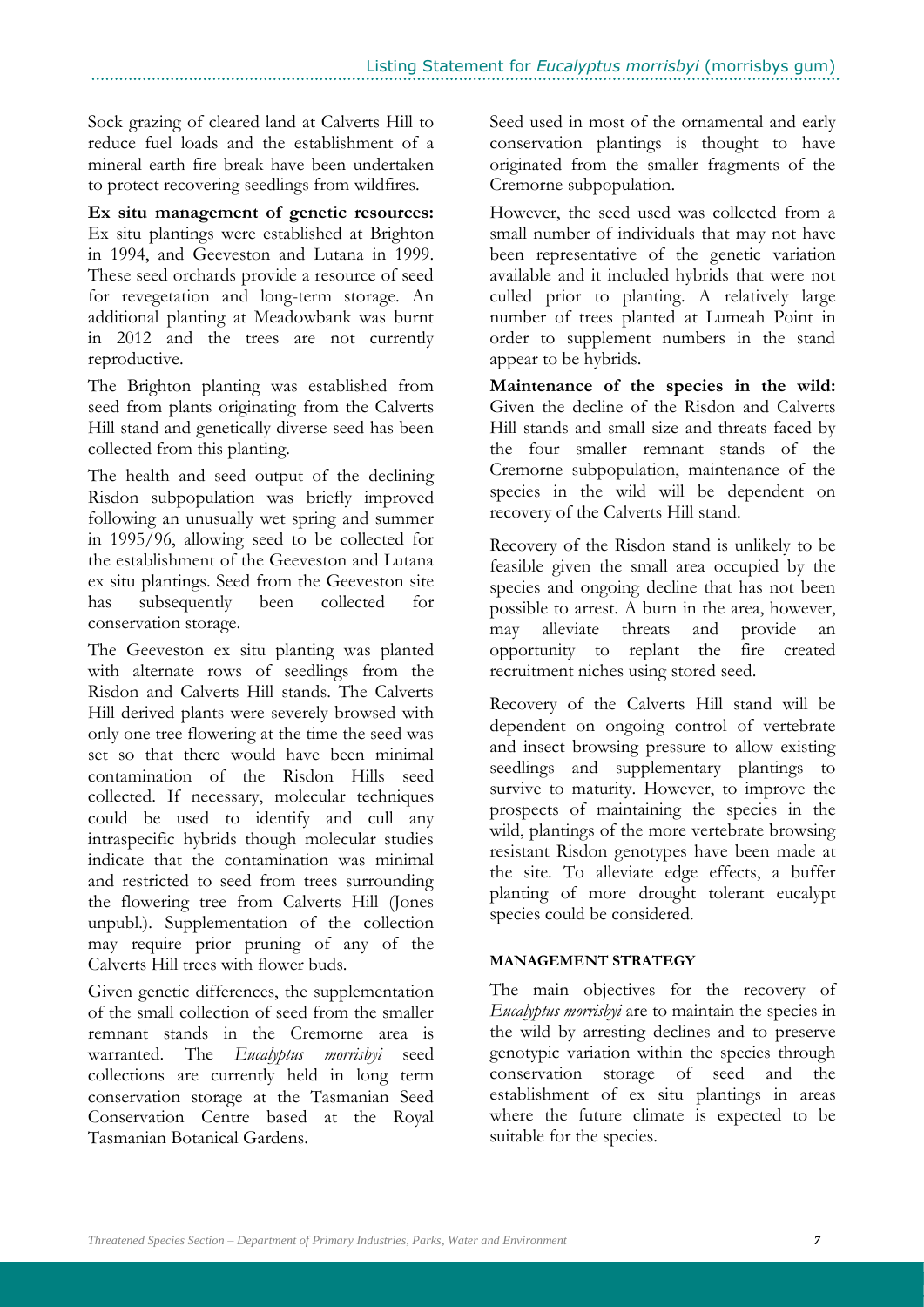## **What has been done?**

- Long-term research conducted at the University of Tasmania has been fundamental to our understanding of the population genetics, evolutionary relationships, and population decline.
- Implementation of a Recovery Plan for *Eucalyptus morrisbyi* commenced in 1992. The Recovery Plan was revised in 2006 (Threatened Species Section 2006). Both plans were partially implemented.
- The bulk of the Calverts Hill stand of *Eucalyptus morrisbyi* is now in the Calverts Hill Nature Reserve, acquired through the 1999 Regional Forest Agreement (RFA) Private Forest Reserve Program.
- Ex situ plantings and seed orchards are being maintained by Forestry Tasmania and the University of Tasmania, School of Biological Science.
- Serrated tussock in the Calverts Hill Nature Reserve is being managed.
- Seed from trees originating from the Risdon and Calverts Hill stands has been collected for long term conservation storage at the Tasmanian Seed Conservation Centre based at the Royal Tasmanian Botanical Gardens.
- The Parks and Wildlife Service have taken action to reduce the risk of the Risdon stand being burnt by illegally lit fires, a firebreak has been established to protect the Calverts Hill stand.
- Through the efforts of Pipe Clay Coast Care Group and the Understorey Network, a number of conservation plantings have been made on private land in the vicinity of Calverts Hill using locally sourced seed (collected under permit) to address fragmentation and to establish wildlife corridors.
- Plantings have been made to supplement the Calverts Hill stand.
- Fences and cages have been constructed and maintained to protect natural and planted seedlings from browsing at Calverts Hill, possums caught in the fenced areas have been relocated, and remaining mature trees

have been banded to prevent damage from possums.

- Groups including staff and students from the University of Tasmania, NRM South and Wildcare's Threatened Plants Tasmania have been involved in survey and monitoring actions at Calverts Hill.
- The Department of State Growth is implementing measures to encourage recruitment away from the road verge in the South Arm Road/Delphis Drive stand through land acquisition, fence relocation and weed management.
- A Threatened Species Recovery Fund project to recover the Calverts Hill stand following its catastrophic decline is being implemented.

#### **What is needed?**

Agencies, groups or individuals may assist with some or all of the following recovery actions. Coordinated efforts may achieve the best and most efficient results.

- implement the actions detailed in Threatened Species Recovery Fund project, such as:
- protect surviving trees, seedlings and plantings in the Calverts Hill stand from vertebrate and insect browsing,
- supplement plantings at Calverts Hill,
- include the species in Greening Australia's *Eucalyptus* restoration trials in sites that are projected to be within the future climate envelope of the species,
- control invasive grasses,
- supplement seed conservation holdings from trees originating from the Calverts Hill stand,
- supplement seed conservation holdings from the Cremorne lowland remnants.
- monitor wild and ex situ stands and manage as appropriate;
- implement measures to control serrated tussock in the Calverts Hill Nature Reserve and to prevent spread of Chilean needle grass into the remnant stands of the Cremorne subpopulation;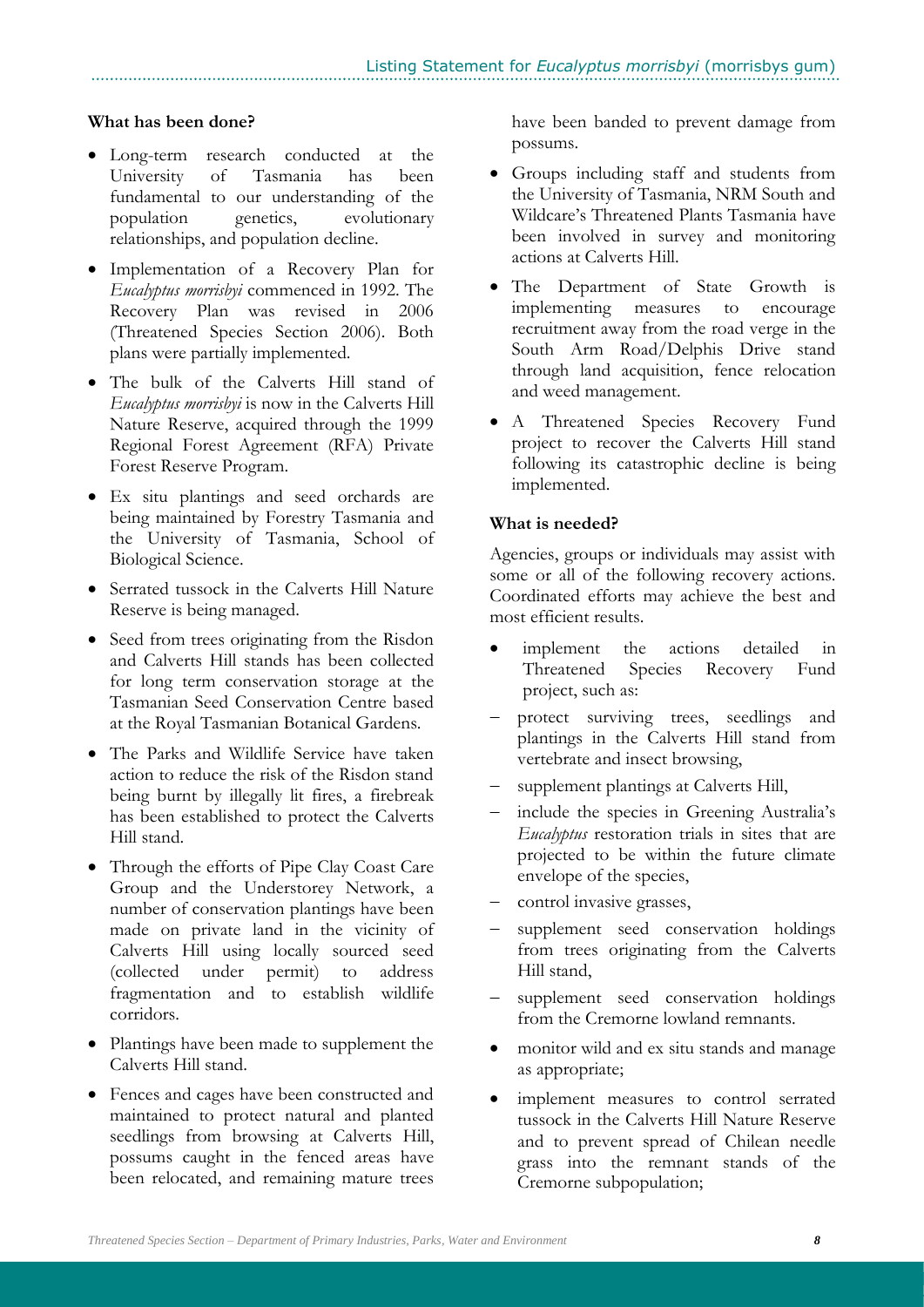- conduct a census of plants in the small remnant stands of the Cremorne subpopulation;
- maintain conservation plantings and seed holdings;
- establish seed conservation holdings for the smaller remnant stands;
- supplement the conservation seed holding of the Risdon subpopulation;
- consider a buffer planting at Calverts Hill of more drought tolerant eucalypt species to address edge effects;
- reduce competition in the Risdon stand when needed;
- encourage an ecological burn in the Risdon site and supplement the stand if burnt, through sowing or planting;
- consider culling planted hybrids (do not cut down naturally occurring hybrids);
- consider culling noisy miners at Calverts Hill if monitoring demonstrates that their numbers are reducing bird diversity onsite;
- pursue uplisting to Critically Endangered on schedules of the *Environment Protection and Biodiversity Protection Act 1999*.

#### **REFERENCES**

- Bennett , J.M., Clarke, R.H., Thomson, J.R. and MacNally, R. (2015) Fragmentation, vegetation change and irruptive competitors affect recruitment of woodland birds. *Ecography* 38: 163–171.
- Blackhall, S.A. & Lynch, J. (1992). *Eucalyptus morrisbyi flora Recovery Plan: Management phase.*  Department of Parks, Wildlife and Heritage, Hobart, Tasmania.
- Brown, M.J. & Bayly-Stark, H.J. (1979). The plant communities of the East Risdon Nature Reserve. The Tasmanian Naturalist 58: 1–11.
- Curtis, W.M. & Morris. D.I. (1975). *The Student's Flora of Tasmania, Part 1* (Second Edition), Government Printer, Tasmania.
- Jones R.C., McKinnon G.E., Potts B.M. & Vaillancourt R.E. (2005) Genetic diversity and mating system of an endangered tree

*Eucalyptus morrisbyi*. *Australian Journal of Botany* 53: 367–377.

- Mann A.N., O'Reilly-Wapstra J.M., Iason G.R., Sanson G. & Davies N.W. (2012). Mammalian herbivores reveal marked genetic divergence among populations of an endangered plant species. *Oikos* 121: 268– 276.
- North Barker Ecosystem Services (2017). *Sandford Morrisby Gum Conservation Area, South Arm Secondary Road.* Management Report July 2017 For Department of State Growth.
- Potts, B.M. & Savva, M. (1988). Selfincompatibility in *Eucalyptus*. In *'Pollination 88'*. pp. 165–170. Plant Cell Biology Research Centre, University of Melbourne: Melbourne.
- Potts, B.M., Sandhu, K.S., Wardlaw, T., Freeman, J., Li, H., Tilyard, P., Park, R.F. (2016) Evolutionary history shapes the susceptibility of an island tree flora to an exotic pathogen. *Forest Ecology and Management* 368: 183–193.
- Threatened Species Section (2006). *Flora Recovery Plan: Morrisby's gum,* Eucalyptus morrisbyi *Year 2006*–*2010.* Department of Primary Industries and Water, Hobart.
- Williams, K.J. & Potts, B.M. (1996). The natural distribution of *Eucalyptus* species in Tasmania. *Tasforests* 8: 39–165.
- Wiltshire, R.J.E (1992). Section III. *Eucalyptus morrisbyi* R.G. Brett. In Wiltshire, R.J.E, Potts, B.M. Reid, J.B. and Brown, M.J. (Eds): *Conservation of Endangered Species of Eucalypts in Tasmania.* A report to the World Wildlife Fund.
- Wiltshire, R.J.E & Potts, B.M. (2007). *Eucaflip.*  School of Plant Science, University of Tasmania & CRC for Forestry.
- Wiltshire, R.J.E, Potts, B.M. & Reid, J.B. (1991). Phenetic affinities, variability and conservation status of a rare Tasmanian endemic, *Eucalyptus morrisbyi* R.G. Brett. *In* Banks, M.R. et al. (Eds): Aspects of Tasmanian Botany – A tribute to Winifred Curtis. *Roy. Soc. Tasm.* 31: 213–229.